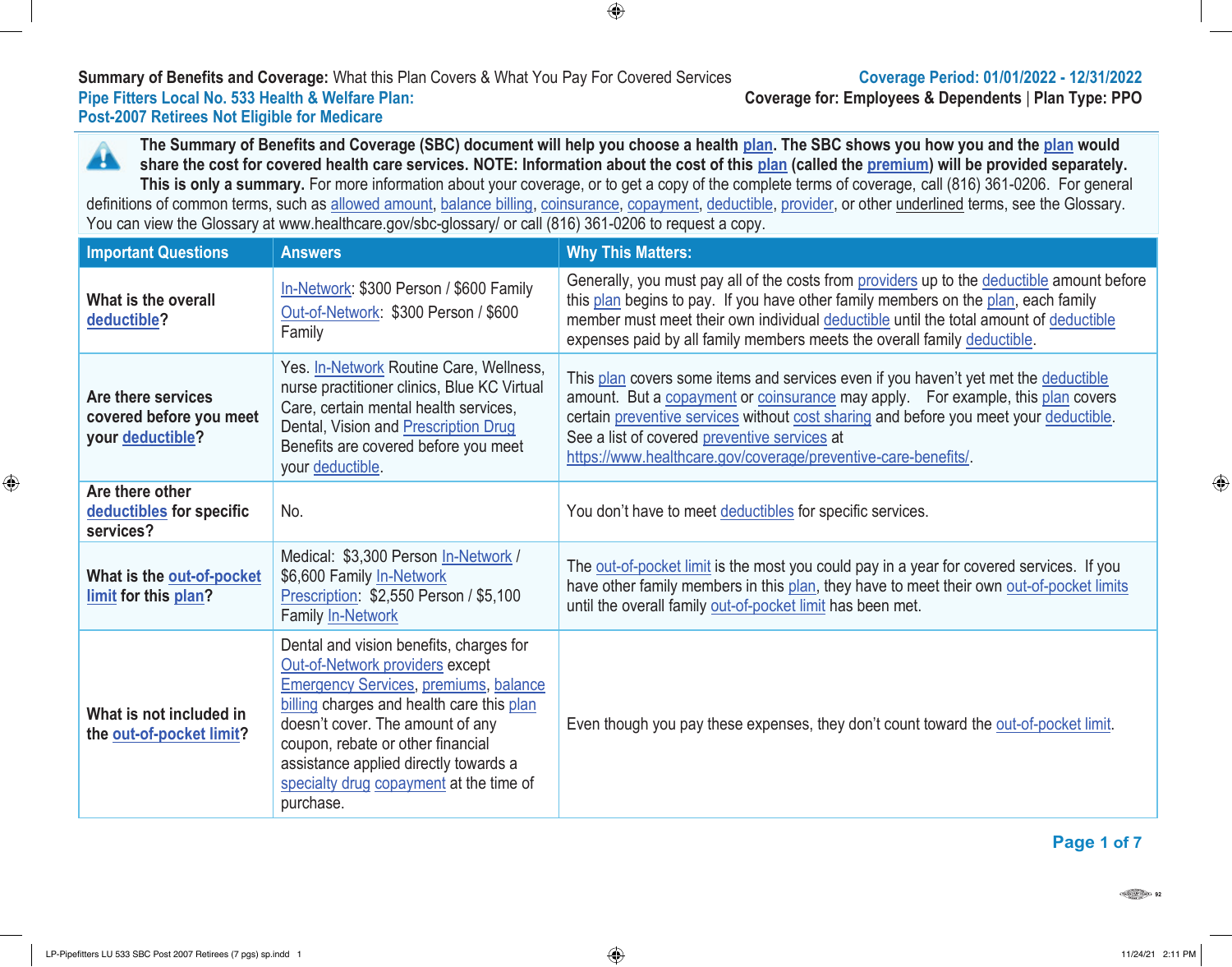| Will you pay less if you<br>use a network provider? | Yes. See www.bluekc.com or call (888)<br>989-8842 for a list of network providers. | This plan uses a provider network. You will pay less if you use a provider in the plan's<br>network. You will pay the most if you use an out-of-network provider, and you might<br>receive a bill from a provider for the difference between the provider's charge and what<br>your plan pays (balance billing). Be aware, your network provider might use an out-of-<br>network provider for some services (such as lab work). Check with your provider before<br>you get services. |
|-----------------------------------------------------|------------------------------------------------------------------------------------|--------------------------------------------------------------------------------------------------------------------------------------------------------------------------------------------------------------------------------------------------------------------------------------------------------------------------------------------------------------------------------------------------------------------------------------------------------------------------------------|
| Do you need a referral to<br>see a specialist?      | No.                                                                                | You can see the specialist you choose without a referral.                                                                                                                                                                                                                                                                                                                                                                                                                            |

All **copayment** and **coinsurance** costs shown in this chart are after your **deductible** has been met, if a **deductible** applies.  $\mathbf{A}$ 

| <b>Common</b>                       |                                                                                                                                                  | <b>What You Will Pay</b> |                                                | <b>Limitations, Exceptions, &amp; Other Important</b>                                                                                                                                                                                            |  |
|-------------------------------------|--------------------------------------------------------------------------------------------------------------------------------------------------|--------------------------|------------------------------------------------|--------------------------------------------------------------------------------------------------------------------------------------------------------------------------------------------------------------------------------------------------|--|
| <b>Medical Event</b>                | <b>Services You May Need</b><br><b>Network Provider</b><br><b>Out-of-Network Provider</b><br>(You will pay the least)<br>(You will pay the most) |                          | <b>Information</b>                             |                                                                                                                                                                                                                                                  |  |
|                                     | Primary care visit to treat an<br>injury or illness                                                                                              | 15% coinsurance          | 40% coinsurance                                | <b>In-Network Nurse Practitioner Retail Clinics</b><br>paid at 100% after \$15 copayment with no<br>coinsurance or deductible. Blue KC Virtual<br>Care visits paid at 100% with no copayment,<br>coinsurance or deductible.                      |  |
| If you visit a health               | <b>Specialist visit</b>                                                                                                                          | 15% coinsurance          | 40% coinsurance                                |                                                                                                                                                                                                                                                  |  |
| care provider's office<br>or clinic | Preventive care/screening/<br>immunization                                                                                                       | No charge                | No charge up to \$300;<br>then 40% coinsurance | Age, gender and frequency limits may apply to<br>some preventive services. You may have to<br>pay for services that aren't preventive. Ask<br>your provider if the services needed are<br>preventive. Then check what your plan will<br>pay for. |  |
| If you have a test                  | Diagnostic test (x-ray, blood<br>work)                                                                                                           | 15% coinsurance          | 40% coinsurance                                | -none--------------                                                                                                                                                                                                                              |  |
|                                     | Imaging (CT/PET scans, MRIs)                                                                                                                     | 15% coinsurance          | 40% coinsurance                                | May be subject to review for medical<br>necessity.                                                                                                                                                                                               |  |

 **Page 2 of 7**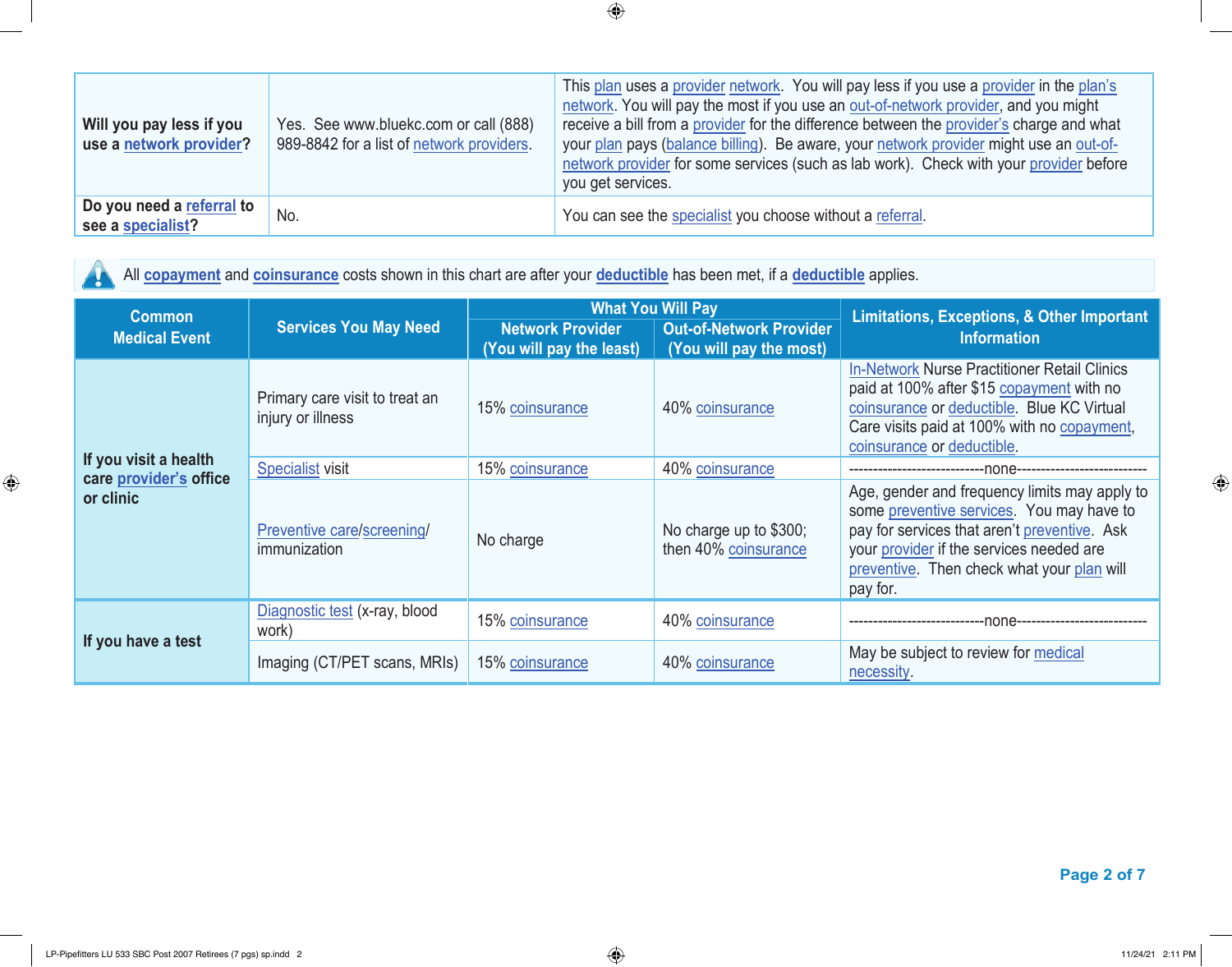| <b>Common</b>                                                                                                                                   |                                      | <b>What You Will Pay</b>                                                                                                                                                                                                                                                                                                                                                                                               |                                        | <b>Limitations, Exceptions, &amp; Other Important</b>                                                                                                                                                                                                                                                                                                                                                                                                                                                                                                                                                                                                                                                               |
|-------------------------------------------------------------------------------------------------------------------------------------------------|--------------------------------------|------------------------------------------------------------------------------------------------------------------------------------------------------------------------------------------------------------------------------------------------------------------------------------------------------------------------------------------------------------------------------------------------------------------------|----------------------------------------|---------------------------------------------------------------------------------------------------------------------------------------------------------------------------------------------------------------------------------------------------------------------------------------------------------------------------------------------------------------------------------------------------------------------------------------------------------------------------------------------------------------------------------------------------------------------------------------------------------------------------------------------------------------------------------------------------------------------|
| <b>Medical Event</b>                                                                                                                            | <b>Services You May Need</b>         | <b>Network Provider</b>                                                                                                                                                                                                                                                                                                                                                                                                | <b>Out-of-Network Provider</b>         | <b>Information</b>                                                                                                                                                                                                                                                                                                                                                                                                                                                                                                                                                                                                                                                                                                  |
| If you need drugs to<br>treat your illness or<br>condition                                                                                      | Generic drugs                        | (You will pay the least)<br>Retail - \$15 copayment<br>per prescription (up to 34-<br>day supply); Mail Order &<br>Walk-In Mail Order - \$30<br>copayment per<br>prescription (90-day<br>supply)<br>Special copayment for<br>generic statins:<br>Retail - \$10 copayment<br>per prescription (up to<br>34-day supply)<br>Mail Order & Walk-In<br>Mail Order - \$20<br>copayment per<br>prescription (90-day<br>supply) | (You will pay the most)<br>Not covered | Proton Pump Inhibitors, Non-Sedating<br>Antihistamines, Fertility drugs, and cosmetic<br>drugs are not covered (except as provided on<br>page 33 of the SPD*). Additional limits also<br>apply and are described on pages 32 and 33<br>of the SPD and Benefit Alerts #22 and #35.<br>Specialty Drugs, compound medication over<br>\$100, and opioids over a certain quantity<br>require prior authorization and must be<br>medically necessary.<br>Brand drugs with generic equivalent subject to<br>brand copayment plus price difference between<br>generic and brand name drug, except for<br>anyone who is Medicare Primary.<br>Prescription drugs that are considered<br>preventive services under the ACA are |
| More information about<br>prescription drug<br>coverage is available at<br>www.savrx.com or by<br>calling the Fund Office<br>at (816) 361-0206. | Preferred brand drugs                | Retail - \$30 copayment<br>per prescription (up to 34-<br>day supply); Mail Order &<br>Walk-In Mail Order - \$60<br>copayment per<br>prescription (90-day<br>supply)                                                                                                                                                                                                                                                   | Not covered                            | covered at 100% by this Plan and are not<br>subject to the prescription drug copayments.<br>Anti-diabetics, anti-cholesterol drugs (statins),<br>triptans for migraines, antidepressants, sleep<br>aids, nasal sprays, osteoporosis medications,<br>anti-inflammatories, Lyrica, overactive bladder<br>drugs, and glaucoma eye drops are subject to                                                                                                                                                                                                                                                                                                                                                                 |
|                                                                                                                                                 | Non-preferred brand drugs<br>supply) | Retail - \$50 copayment<br>per prescription (up to 34-<br>day supply); Mail Order &<br>Walk-In Mail Order-<br>\$100 copayment per<br>prescription (90-day                                                                                                                                                                                                                                                              | Not covered                            | Sav-Rx's Step Therapy Program, except for<br>anyone who is Medicare Primary.<br>Maintenance medications and certain<br>Specialty medications must be filled by Sav-Rx<br>mail or Sav-Rx Walk-In Mail Retail Pharmacy,<br>except for anyone who is Medicare Primary.<br>Alternate copayments may apply to certain<br>specialty drugs eligible for manufacturer<br>discount coupons applied by Sav-Rx at time of<br>purchase.                                                                                                                                                                                                                                                                                         |

\*For more information about limitations and exceptions, see summary plan description (SPD). **Page 3 of 7**

 $\bigoplus$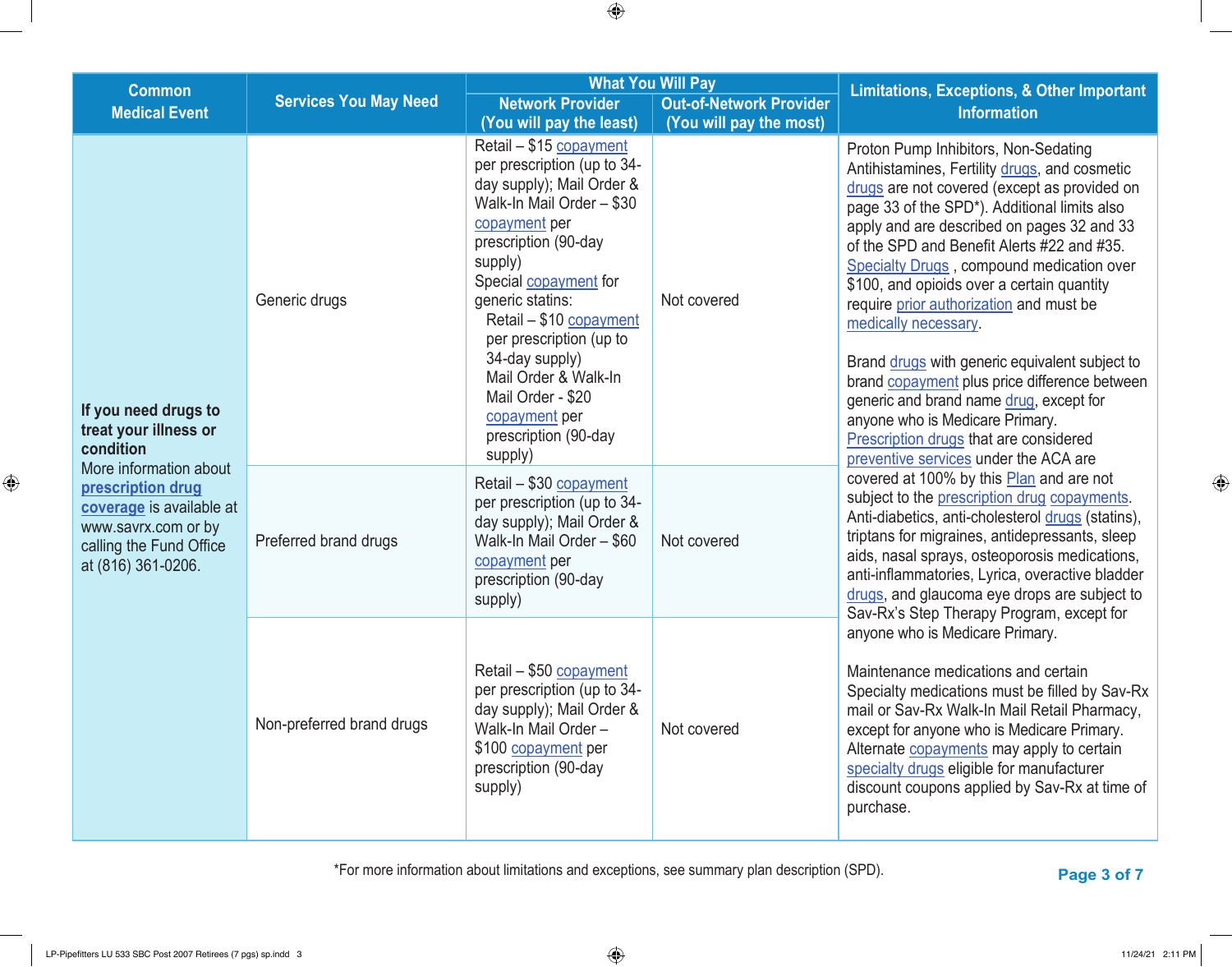| <b>Common</b>                                                                      |                                                   | <b>What You Will Pay</b>                                                                                                                                                                                                                 |                                        |                                                                                                                                                                                                                                                                                                                                     |  |
|------------------------------------------------------------------------------------|---------------------------------------------------|------------------------------------------------------------------------------------------------------------------------------------------------------------------------------------------------------------------------------------------|----------------------------------------|-------------------------------------------------------------------------------------------------------------------------------------------------------------------------------------------------------------------------------------------------------------------------------------------------------------------------------------|--|
| <b>Medical Event</b>                                                               | <b>Services You May Need</b>                      | <b>Network Provider</b>                                                                                                                                                                                                                  | <b>Out-of-Network Provider</b>         | <b>Limitations, Exceptions, &amp; Other Important</b><br><b>Information</b>                                                                                                                                                                                                                                                         |  |
|                                                                                    | <b>Specialty drugs</b>                            | (You will pay the least)<br>Mail Order $-$ (up to 30-<br>day supply)<br>Generic: \$15<br>copayment per<br>prescription<br>Preferred Brand: \$30<br>copayment per<br>prescription<br>Non-Formulary: \$50<br>copayment per<br>prescription | (You will pay the most)<br>Not covered | The Plan does not cover medications that are<br>included on Sav-Rx's list of medication that<br>have equally effective equivalents and are not<br>proven to work better than the more cost<br>effective option.                                                                                                                     |  |
| If you have outpatient                                                             | Facility fee (e.g., ambulatory<br>surgery center) | 15% coinsurance                                                                                                                                                                                                                          | 40% coinsurance                        | --none-                                                                                                                                                                                                                                                                                                                             |  |
| surgery                                                                            | Physician/surgeon fees                            | 15% coinsurance                                                                                                                                                                                                                          | 40% coinsurance                        |                                                                                                                                                                                                                                                                                                                                     |  |
| If you need immediate                                                              | <b>Emergency room care</b>                        | 15% coinsurance                                                                                                                                                                                                                          | 40% coinsurance                        | In-Network rates apply if services provided in                                                                                                                                                                                                                                                                                      |  |
|                                                                                    | <b>Emergency medical</b><br>transportation        | 15% coinsurance                                                                                                                                                                                                                          | 40% coinsurance                        | connection with emergency medical condition.                                                                                                                                                                                                                                                                                        |  |
| medical attention                                                                  | <b>Urgent care</b>                                | 15% coinsurance                                                                                                                                                                                                                          | 40% coinsurance                        | Blue KC Virtual Care visits paid at 100% with<br>no copayment, coinsurance or deductible.                                                                                                                                                                                                                                           |  |
| If you have a hospital                                                             | Facility fee (e.g., hospital<br>room)             | 15% coinsurance                                                                                                                                                                                                                          | Not covered                            | Out-of-Network coverage available if stay due                                                                                                                                                                                                                                                                                       |  |
| stay                                                                               | Physician/surgeon fees                            | 15% coinsurance                                                                                                                                                                                                                          | Not covered                            | to emergency medical condition.                                                                                                                                                                                                                                                                                                     |  |
|                                                                                    | <b>Outpatient services</b>                        | 15% coinsurance                                                                                                                                                                                                                          | 40% coinsurance                        |                                                                                                                                                                                                                                                                                                                                     |  |
| If you need mental<br>health, behavioral<br>health, or substance<br>abuse services | Inpatient services                                | Mental/Behavioral: 15%<br>coinsurance<br>Substance Use Disorder:<br>100% up to \$7,500; 20%<br>coinsurance thereafter                                                                                                                    | Not covered                            | Blue KC Virtual Care visits paid at 100% with<br>no copayment, coinsurance or deductible.<br>100% coverage if outpatient treatment is the<br>result of a referral from the Medical Review<br>Office of the Employee Assistance Program.<br>No coverage for claims incurred at an Out-of-<br>Network residential treatment facility. |  |

 **Page 4 of 7**

 $\bigoplus$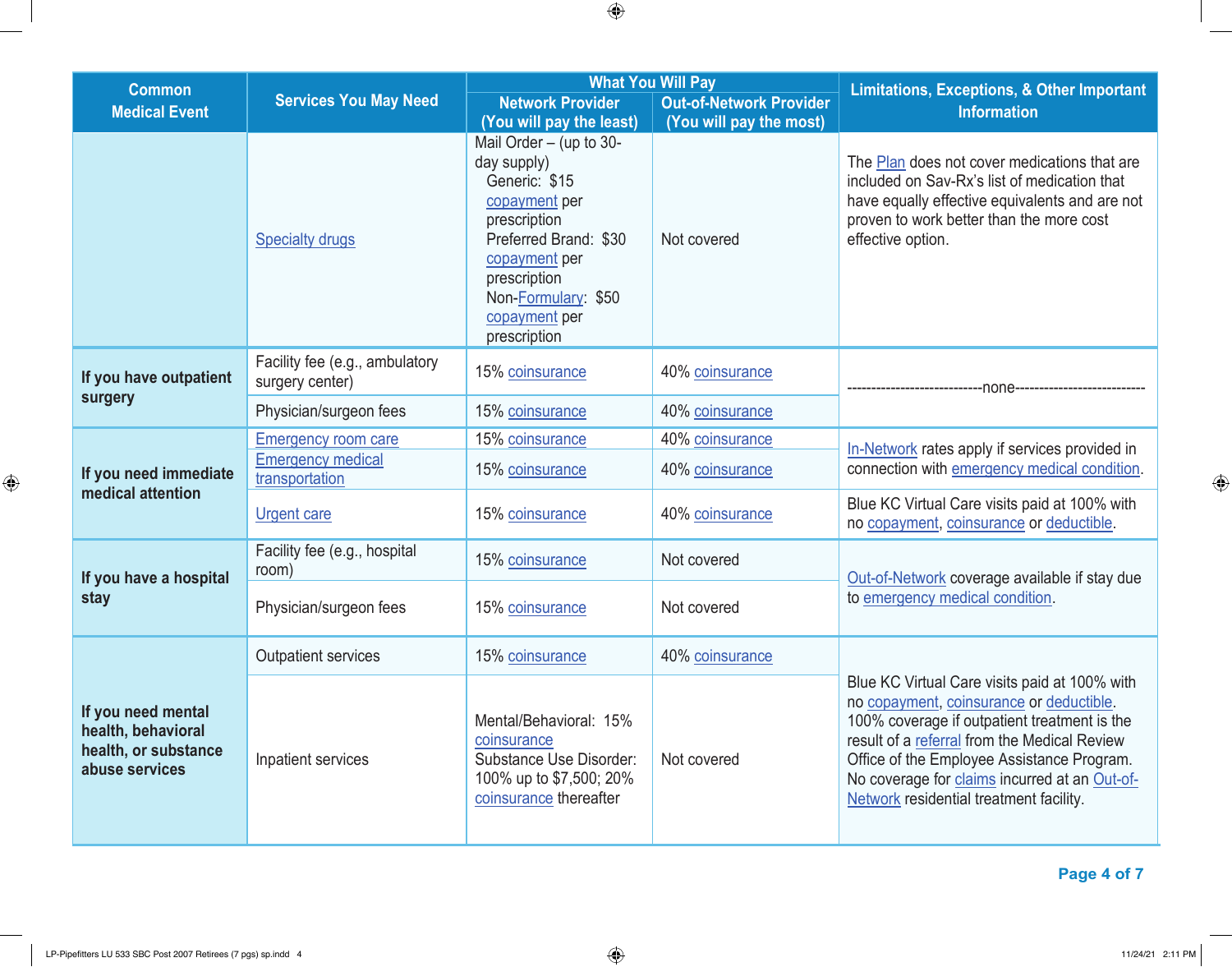|                                                     |                                              | <b>What You Will Pay</b>                                                                                                                                                                                                                    |                                                           |                                                                                                                                                                                                                                                                                                                                                            |  |
|-----------------------------------------------------|----------------------------------------------|---------------------------------------------------------------------------------------------------------------------------------------------------------------------------------------------------------------------------------------------|-----------------------------------------------------------|------------------------------------------------------------------------------------------------------------------------------------------------------------------------------------------------------------------------------------------------------------------------------------------------------------------------------------------------------------|--|
| <b>Common</b><br><b>Medical Event</b>               | <b>Services You May Need</b>                 | <b>Network Provider</b><br>(You will pay the least)                                                                                                                                                                                         | <b>Out-of-Network Provider</b><br>(You will pay the most) | <b>Limitations, Exceptions, &amp; Other Important</b><br><b>Information</b>                                                                                                                                                                                                                                                                                |  |
|                                                     | Office visits                                | 15% coinsurance                                                                                                                                                                                                                             | 40% coinsurance                                           | Cost sharing does not apply for preventive                                                                                                                                                                                                                                                                                                                 |  |
|                                                     | Childbirth/delivery professional<br>services | 15% coinsurance                                                                                                                                                                                                                             | Not covered                                               | services. Depending on the type of services,<br>coinsurance or a deductible may apply.                                                                                                                                                                                                                                                                     |  |
| If you are pregnant                                 | Childbirth/delivery facility<br>services     | Not covered<br>15% coinsurance                                                                                                                                                                                                              |                                                           | Maternity care may include tests and services<br>described elsewhere in the SBC (i.e.<br>ultrasound). No coverage for services in<br>connection with a pregnancy of a Dependent<br>child except in limited circumstances when<br>considered preventive under the ACA. Out-of-<br>network coverage available if stay due to<br>emergency medical condition. |  |
|                                                     | Home health care                             | 15% coinsurance                                                                                                                                                                                                                             | 40% coinsurance                                           | Must be medically necessary, be part of a<br>Physician-established plan, and the Covered<br>Person would have to be hospitalized if the<br>services were not available in his/her home.                                                                                                                                                                    |  |
|                                                     | <b>Rehabilitation services</b>               | 15% coinsurance                                                                                                                                                                                                                             | Not covered                                               | Must be medically necessary and prescribed<br>by a Physician.                                                                                                                                                                                                                                                                                              |  |
| If you need help                                    | <b>Habilitation services</b>                 | Not covered                                                                                                                                                                                                                                 | Not covered                                               |                                                                                                                                                                                                                                                                                                                                                            |  |
| recovering or have<br>other special health<br>needs | Skilled nursing care                         | 15% coinsurance                                                                                                                                                                                                                             | Not covered                                               | Must be medically necessary, be part of a<br>Physician-established plan, and the Covered<br>Person would have to be hospitalized if the<br>services were not available in his/her home.                                                                                                                                                                    |  |
|                                                     | Durable medical equipment                    | 15% coinsurance                                                                                                                                                                                                                             | 40% coinsurance                                           | Must be certified as medically necessary by<br>the prescribing physician.                                                                                                                                                                                                                                                                                  |  |
|                                                     | <b>Hospice services</b>                      | 15% coinsurance                                                                                                                                                                                                                             | 40% coinsurance                                           | Maximum of 210 days.                                                                                                                                                                                                                                                                                                                                       |  |
|                                                     | Children's eye exam                          | Up to \$50/year                                                                                                                                                                                                                             |                                                           | No limit for Covered Persons under age 19.                                                                                                                                                                                                                                                                                                                 |  |
| If your child needs<br>dental or eye care           | Children's glasses                           | Frames - up to \$75 every two years for Eligible<br>Employees and every two years for Dependents<br>Contact Lenses - up to \$100/year<br>Lenses $-$ Single vision: up to \$50/year<br>Bifocal: up to \$85/year<br>Trifocal: up to \$95/year |                                                           | Dollar limits for Covered Persons under age<br>19 do not apply to frames and lenses which<br>meet the minimum specifications to allow for<br>necessary vision correction.                                                                                                                                                                                  |  |
|                                                     | Children's dental check-up                   | Delta Dental: 10%<br>coinsurance;<br>Other: 20% coinsurance                                                                                                                                                                                 | 40% coinsurance                                           | Dental Benefits will be limited to a \$1,500 per<br>person per Calendar Year. No Limit for<br>Covered Persons under age 19.                                                                                                                                                                                                                                |  |

 $\bigoplus$ 

 **Page 5 of 7**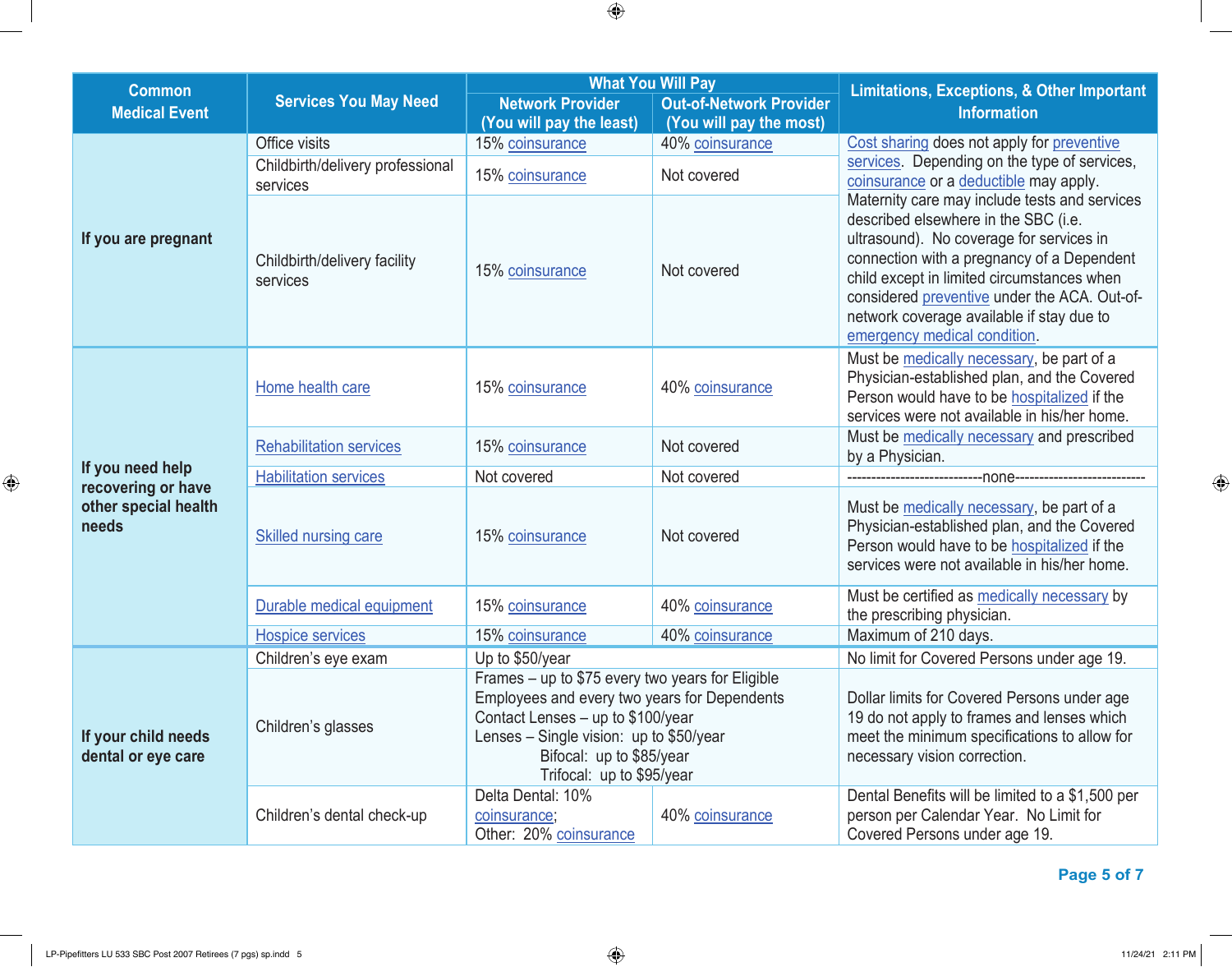⊕

# **Excluded Services & Other Covered Services:**

| Services Your Plan Generally Does NOT Cover (Check your policy or plan document for more information and a list of any other excluded services.) |                                                 |                                            |  |  |  |
|--------------------------------------------------------------------------------------------------------------------------------------------------|-------------------------------------------------|--------------------------------------------|--|--|--|
| Acupuncture                                                                                                                                      | Infertility treatment                           | Private duty nursing                       |  |  |  |
| Chiropractic care                                                                                                                                | Long-term care (unless needed for acute medical | Routine foot care<br>$\bullet$             |  |  |  |
| Cosmetic surgery                                                                                                                                 | care)                                           | Weight loss programs (except those covered |  |  |  |
| <b>Habilitation services</b>                                                                                                                     | • Non-emergency care when traveling outside the | under ACA preventive care guidelines)      |  |  |  |
|                                                                                                                                                  | U.S.                                            |                                            |  |  |  |
| Other Covered Services (Limitations may apply to these services. This isn't a complete list. Please see your plan document.)                     |                                                 |                                            |  |  |  |
| Bariatric surgery (must be medically necessary;                                                                                                  | Dental care (adult)                             | Routine eye care (adult)                   |  |  |  |
| limited to 1 surgery and \$20,000 per lifetime)                                                                                                  | Hearing aids (\$2,000 every 5 years)            |                                            |  |  |  |

Your Rights to Continue Coverage: There are agencies that can help if you want to continue your coverage after it ends. The contact information for those agencies is: Department of Labor's Employee Benefits Security Administration at 1-866-444-EBSA (3272) or www.dol.gov/ebsa/healthreform. Other coverage options may be available to you, too, including buying individual insurance coverage through the Health Insurance Marketplace. For more information about the Marketplace, visit www.HealthCare.gov or call 1-800-318-2596.

Your Grievance and Appeals Rights: There are agencies that can help if you have a complaint against your plan for a denial of a claim. This complaint is called a grievance or appeal. For more information about your rights, look at the explanation of benefits you will receive for that medical claim. Your plan documents also provide complete information on how to submit a claim, appeal, or a grievance for any reason to your plan. For more information about your rights, this notice, or assistance, contact: the Fund Office at 1-816-361-0206 or the Department of Labor's Employee Benefits Security Administration at 1-866-444-EBSA (3272) or www.dol.gov/ebsa/healthreform.

#### **Does this plan provide Minimum Essential Coverage? Yes**

Minimum Essential Coverage generally includes plans, health insurance available through the Marketplace or other individual market policies, Medicare, Medicaid, CHIP, TRICARE, and certain other coverage. If you are eligible for certain types of Minimum Essential Coverage, you may not be eligible for the premium tax credit.

#### **Does this plan meet the Minimum Value Standards? Yes**

If your plan doesn't meet the Minimum Value Standards, you may be eligible for a premium tax credit to help you pay for a plan through the Marketplace.

### **Language Access Services:**

 $\bigoplus$ 

Spanish (Español): Para obtener asistencia en Español, llame al (816) 361-0206.

*To see examples of how this plan might cover costs for a sample medical situation, see the next section.*

 **Page 6 of 7**

⊕